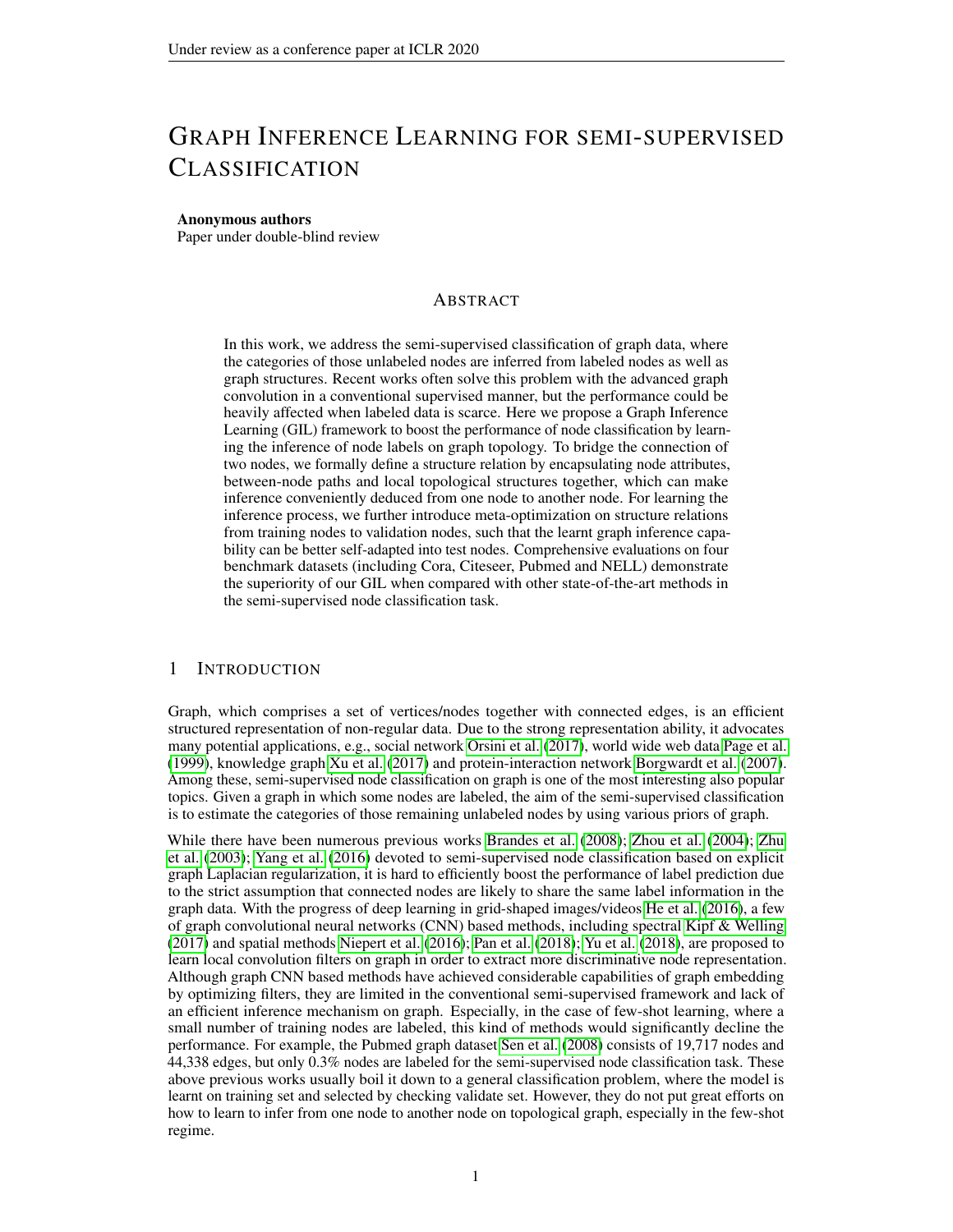<span id="page-1-0"></span>

encoded as high-level features with graph convolution, while the between-node path reachability is abstracted as encoded as high-level features with graph convolution, while the between-node path reachability is abstracted reachable probabilities of random walks. To better make the inference generalize into test nodes, we introduce The red waves. To better make the interested generalize the d the meta-learning strategy to optimize the structure relations learning from training nodes to validation nodes. Figure 1: The illustration of our proposed GIL framework. For the problem of graph node labeling, the category information of these unlabeled nodes depends on the similarity computation between the query node (e.g.,  $v_j$ ) and these labeled reference nodes (e.g.,  $v_i$ ). We consider the similarity from three points: node attributes, the consistency of local topological structures (i.e., the circle with dashed line), and the between-node path reachability (i.e., the red wave line from  $v_i$  to  $v_j$ ). Specifically, the local structures as well as node attributes are

In this paper, we propose a graph inference learning (GIL) framework to teach the model to adaptively infer from reference labeled nodes to these query unlabeled nodes, and finally boost the performance of semi-supervised node classification in the case of a few number of labeled samples. Given an input graph data, GIL attempts to infer the unlabeled nodes from those observed nodes by building betweennode relations. The between-node relations are structured as the integration of node attributes, connection paths as well as graph topological structure. It means that the similarity between two nodes is decided from three aspects: the consistency of node attributes, the consistency of local topological structures, and the between-node path reachability, as shown in Fig. [1.](#page-1-0) The local structures anchored around each node as well as the attributes of nodes therein are jointly encoded with graph convolution [Defferrard et al.](#page-9-7) [\(2016\)](#page-9-7) for the sake of high-level feature extraction. For the betweennode path reachability, we adopt the random walk algorithm to obtain the characteristics from a labeled reference node  $v_i$  to a query unlabeled node  $v_j$  in a graph data. Based on the computed node representation and between-node reachability, the structure relations can be obtained by computing the similar scores/relationships from reference nodes to unlabeled nodes in a graph. Inspired by the recent meta-learning strategy [Finn et al.](#page-9-8) [\(2017\)](#page-9-8), we learn to infer the structure relations from training set to validation set, which can benefit the generalization capability of the learned model. In other words, our GIL attempts to learn some transferable knowledge underlying in structure relations from training samples to validation samples, such that the learned structure relations can be better self-adapted to the new testing stage.

We summarize the main contributions as three folds:

- We propose a novel graph inference learning framework by building structure relations to infer unknown node labels from those labeled nodes in an end-to-end way. The structure relations are well defined by jointly considering node attributes, between-node paths and graph topological structures.
- To make the inference model better generalize into test nodes, we introduce meta-learning to optimize structure relations, which should be the first time to graph node classification to our knowledge.
- Comprehensive evaluations on three citation network datasets (including Cora, Citeseer and Pubmed), and one knowledge graph data (i.e., NELL) demonstrate the superiority of our proposed GIL when compared with other state-of-the-art methods in the semi-supervised classification problem.

## 2 RELATED WORK

Graph CNNs: With the rapid development of deep learning methods, various graph convolution neural networks [Kashima et al.](#page-9-9) [\(2003\)](#page-9-9); [Morris et al.](#page-9-10) [\(2017\)](#page-9-10); [Shervashidze et al.](#page-9-11) [\(2009\)](#page-9-11); [Yanardag &](#page-10-5) [Vishwanathan](#page-10-5) [\(2015\)](#page-10-5) have been employed to analyze the irregular graph-structured data. For better extending the general convolutional neural networks to graph domains, two broad strategies have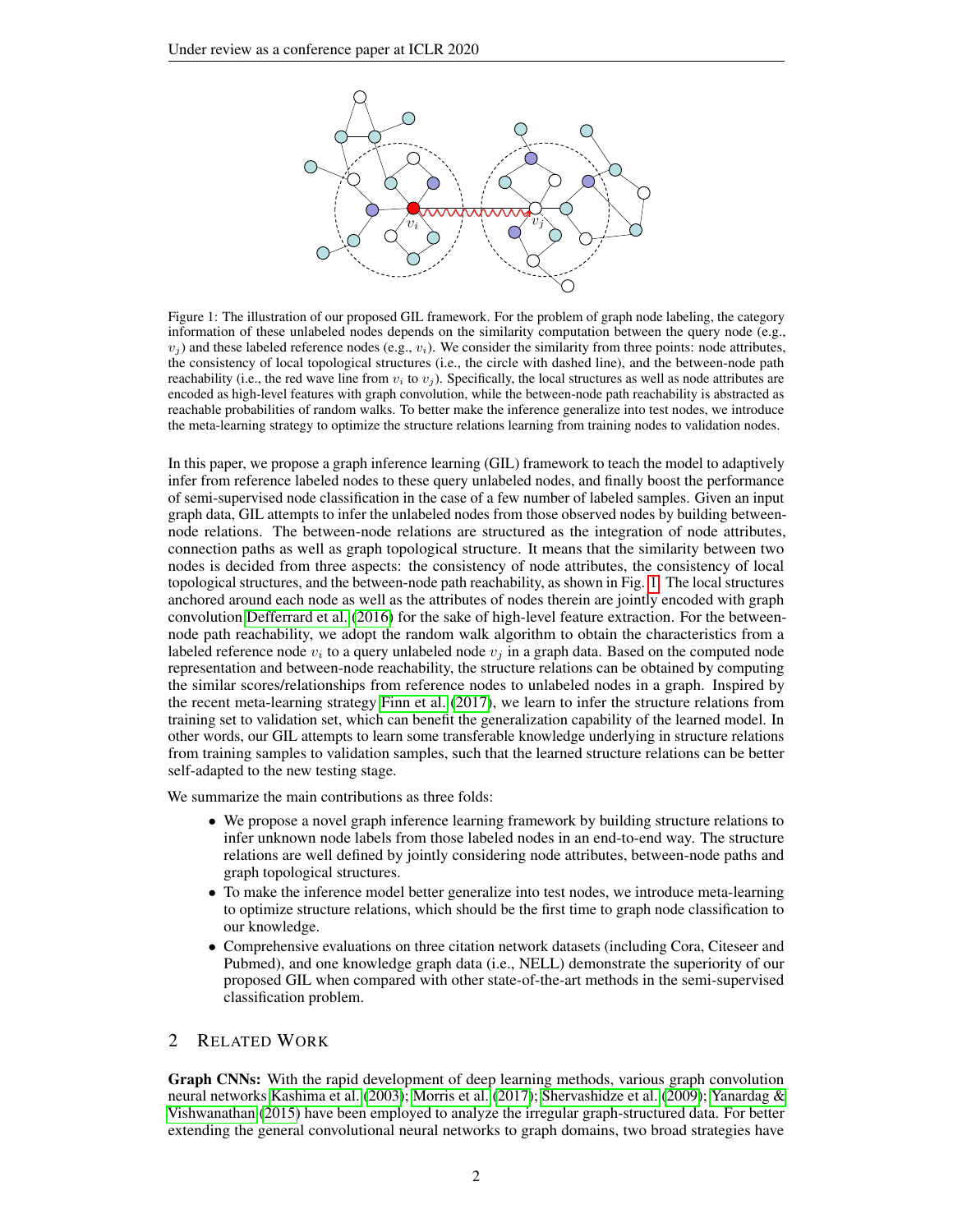been proposed, including spectral and spatial convolution methods. Specifically, spectral filtering methods [Henaff et al.](#page-9-12) [\(2015\)](#page-9-12); [Kipf & Welling](#page-9-3) [\(2017\)](#page-9-3) develop convolution-like operators in the spectral domain, and then perform a series of spectral filters by decomposing graph Laplacian. Unfortunately, the spectral-based approaches often lead to a high computation complex due to the operation of eigenvalue decomposition, especially for a large amount of graph nodes. To alleviate the computation burden, the local spectral filtering methods [Defferrard et al.](#page-9-7) [\(2016\)](#page-9-7) are then proposed by parameterizing the frequency responses as Chebyshev polynomial approximation. Another type of graph CNNs, namely spatial methods [Li et al.](#page-9-13) [\(2016\)](#page-9-13); [Niepert et al.](#page-9-4) [\(2016\)](#page-9-4), can perform the filtering operation by defining the spatial structures of adjacent vertices. Various approaches can be employed to aggregate or sort neighbor vertices, such as diffusion CNNs [Atwood & Towsley](#page-8-2) [\(2016\)](#page-8-2), GraphSAGE [Hamilton et al.](#page-9-14) [\(2017\)](#page-9-14), PSCN [Niepert et al.](#page-9-4) [\(2016\)](#page-9-4) and NgramCNN [Luo et al.](#page-9-15) [\(2017\)](#page-9-15).

Semi-supervised node classification: Among various graph-related applications, semi-supervised node classification has achieved increasing attentions recently, and various approaches has been proposed to deal with this problem, including explicit graph Laplacian regularization and graphembedding approaches. Several classic algorithms with graph Laplacian regularization contain the label propagation method using Gaussian random fields [Zhu et al.](#page-10-2) [\(2003\)](#page-10-2), the regularization framework by relying on the local and global consistency [Zhou et al.](#page-10-1) [\(2004\)](#page-10-1) and the random walkbased sampling algorithm for getting the context information [Yang et al.](#page-10-3) [\(2016\)](#page-10-3). Several graph convolution network methods [Abu-El-Haija et al.](#page-8-3) [\(2018\)](#page-8-3); [Du et al.](#page-9-16) [\(2017\)](#page-9-16); [Thekumparampil et al.](#page-10-6) [\(2018\)](#page-10-6); [Velickovic et al.](#page-10-7) [\(2018\)](#page-10-7); [Zhuang & Ma](#page-10-8) [\(2018\)](#page-10-8) are then developed to obtain discriminative representations of input graph data. For example, Kipf et.al [Kipf & Welling](#page-9-3) [\(2017\)](#page-9-3) propose a scalable graph CNN model, which can scale linearly in the number of graph edges and learn graph representations by encoding both local graph structure and node attributes. Graph attention networks (GAT) [Velickovic et al.](#page-10-7) [\(2018\)](#page-10-7) are proposed to compute hidden representations of each node for attending over its neighbors with a self-attention strategy. By jointly considering the local- and globalconsistency information, dual graph convolutional networks [Zhuang & Ma](#page-10-8) [\(2018\)](#page-10-8) are presented to deal with the semi-supervised classification. The main difference between our GIL and these previous semi-supervised classification methods is to take a graph inference strategy by defining structure relations on graph and then uses meta-optimization to learn the inference model, which should be the first time to our knowledge, while the existing graph CNNs take it as a general classification problem.

## 3 THE MODEL

## 3.1 PROBLEM DEFINITION

Formally, we denote an undirected/directed graph as  $\mathcal{G} = \{ \mathcal{V}, \mathcal{E}, \mathcal{X}, \mathcal{Y} \}$ , where  $\mathcal{V} = \{ v_i \}_{i=1}^n$  is the finite set of n (or |V|) vertices,  $\mathcal{E} \in \mathbb{R}^{n \times n}$  defines the adjacency relationships (i.e., edges) between vertices representing the topology of G,  $X \in \mathbb{R}^{n \times d}$  records the explicit/implicit attributes/signals of vertices, and  $\mathcal{Y} \in \mathbb{R}^n$  is the vertex labels of C classes. The edge  $\mathcal{E}_{ij} = \mathcal{E}(v_i, v_j) = 0$  if and only if vertices  $v_i, v_j$  are not connected, otherwise  $\mathcal{E}_{ij} \neq 0$ . The attribute matrix X is attached to the vertex set V, whose *i*-th row  $\mathcal{X}_{v_i}$  (or  $\mathcal{X}_{i}$ .) represents the attribute of the *i*-th vertex  $v_i$ . It means that  $v_i \in \mathcal{V}$ carries a vector of d-dimension signals. Associated with each node  $v_i \in V$ , there is a discrete label  $y_i \in \{1, 2, \cdots, C\}.$ 

We consider the task of semi-supervised learning classification over graph data, where only a small number of vertices are labeled for the model learning, i.e.,  $|\mathcal{V}_{Label}| \ll |\mathcal{V}|$ . Generally, we have three node sets: a training set  $V_{tr}$ , a validation set  $V_{val}$  and a testing set  $V_{te}$ . In the standard protocol of prior literatures [Yang et al.](#page-10-3) [\(2016\)](#page-10-3), the three node sets share the same label space. We follow but not limit this protocol for our proposed method. Given the training and validation node sets, the aim is to predict the node labels of testing nodes by using node attributes as well as edge connections. A sophisticated machine learning technique used in most existing methods [Kipf & Welling](#page-9-3) [\(2017\)](#page-9-3); [Zhou et al.](#page-10-1) [\(2004\)](#page-10-1) is to choose an optimal classifier (trained on training set) after checking the performance on validate set. However, these methods essentially ignore how to extract transferable knowledge from these known labeled nodes to unlabeled nodes, as the graph structure itself implies node connectivity/reachability. Moreover, due to the scarcity of labeled samples, the performance of such a classifier is usually not satisfactory. To address these problems, we introduce the meta-learning mechanism [Finn et al.](#page-9-8) [\(2017\)](#page-9-8); [Ravi & Larochelle](#page-9-17) [\(2017\)](#page-9-17); [Sung et al.](#page-9-18) [\(2017\)](#page-9-18) to learn to infer node labels on graph. Specifically, the graph structure, between-node path reachability and node attributes are jointly modeled into the learning process. Our aim is learning to infer from labeled nodes to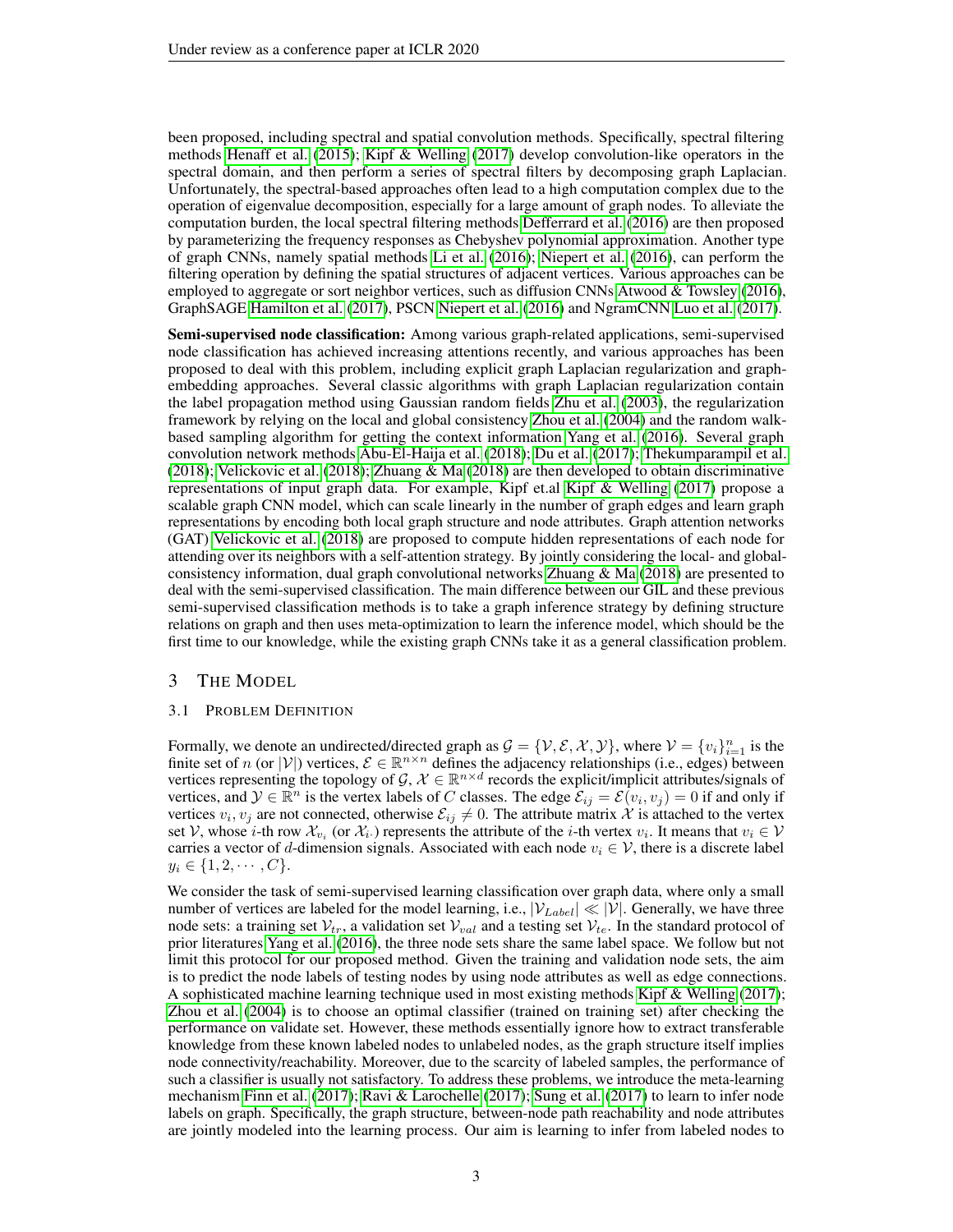unlabeled nodes, so that the learner can perform better on validation set and thus classify testing set more accurately.

#### 3.2 STRUCTURE RELATION

For convenient inference, we specifically build a structure relation between two nodes on the topology graph. The labeled vertices (in training set) are viewed as the reference nodes, and their information can be propagated into those unlabeled vertices for improving the label prediction. Formally, given a reference node  $v_i \in V_{Label}$ , we define the score of a query node  $v_j$  similar to  $v_i$  as

<span id="page-3-0"></span>
$$
s_{i \to j} = f_r(f_e(\mathcal{G}_{v_i}), f_e(\mathcal{G}_{v_j}), f_{\mathcal{P}}(v_i, v_j, \mathcal{E})),
$$
\n(1)

where  $\mathcal{G}_{v_i}$  and  $\mathcal{G}_{v_j}$  may be understood as the centralized subgraphs around  $v_i$  and  $v_j$ , respectively.  $f_e, f_r, f_{\mathcal{P}}$  are three abstract functions we explain as follows:

- Node representation  $f_e(\mathcal{G}_{v_i}) \longrightarrow \mathbb{R}^{d_v}$ , encodes the local representation of the centralized subgraph  $\mathcal{G}_{v_i}$  around node  $v_i$ , and thus may be understood as a local filter function on graph. This function should not only take the signals of nodes therein as input, but also consider the local topological structure of the subgraph for more accurate similarity computation. To this end, we perform the spectral graph convolution on subgraphs to learn discriminative node features, analogical to the pixel-level feature extraction from convolution maps of gridded images. The details of feature extraction  $f_e$  are described in Section [4.](#page-4-0)
- Path reachability  $f_P(v_i, v_j, \mathcal{E}) \longrightarrow \mathbb{R}^{d_p}$ , represents the characteristics of path reachability from  $v_i$  to  $v_j$ . As there usually exist multiple traversal paths between two nodes, we choose the function as reachable probabilities of different lengths of walks from  $v_i$  to  $v_j$ . More details will be introduced in Section [4.](#page-4-0)
- Structure relation  $f_r(\mathbb{R}^{d_v}, \mathbb{R}^{d_v}, \mathbb{R}^{d_p}) \longrightarrow \mathbb{R}$ , is a relational function computing the score of  $v_j$  similar to  $v_i$ . This function is not exchangeable for different orders of two nodes, due to the asymmetric reachable relationship  $f_{\mathcal{P}}$ . If necessary, we may easily revise it as a symmetry function, e.g., summarizing two traversal directions. The score function depends on triple inputs: the local representations extracted from the subgraphs w.r.t.  $f_e(\mathcal{G}_{v_i}), f_e(\mathcal{G}_{v_j})$ respectively, and the path reachability from  $v_i$  to  $v_j$ .

In semi-supervised node classification, we take the training node set  $V_{tr}$  as the reference samples, and the validation set  $V_{val}$  as the query samples during the training stage. Given a query node  $v_j \in V_{val}$ , we can derive the class similarity score of  $v_i$  w.r.t. the c-th  $(c = 1, \dots, C)$  category by weighting the reference samples  $\mathcal{C}_c = \{v_k|y_{v_k} = c\}$ . Formally, we can further revise Eqn. [\(1\)](#page-3-0) and define the class-to-node relationship function as

$$
s_{\mathcal{C}_c \to j} = \phi_r(F_{\mathcal{C}_c \to v_j} \sum_{v_i \in \mathcal{C}_c} w_{i \to j} \cdot f_e(\mathcal{G}_{v_i}), f_e(\mathcal{G}_{v_j})),
$$
\n(2)

$$
s.t. , w_{i \to j} = \phi_w(f_{\mathcal{P}}(v_i, v_j, \mathcal{E})), \tag{3}
$$

where the function  $\phi_w$  maps a reachable vector  $f_p(v_i, v_j, \mathcal{E})$  into a weight value, the function  $\phi_r$ computes the similar score between  $v_j$  and the c-th class nodes, and the normalization factor  $F_{C_c \to v_j}$ of the c-th category w.r.t  $v_i$  is defined as

<span id="page-3-2"></span><span id="page-3-1"></span>
$$
F_{\mathcal{C}_c \to v_j} = \frac{1}{\sum_{v_i \in \mathcal{C}_c} w_{i \to j}}.
$$
\n(4)

For the relation function  $\phi_r$  and the weight function  $\phi_w$ , we may choose some subnetworks to instantiate them in practice. The detailed implementation of our model can be found in Section [4.](#page-4-0)

#### 3.3 INFERENCE LEARNING

According to the class-to-node relationship function in Eqn. [\(2\)](#page-3-1), given the query node  $v_i$ , we can obtain a score vector  $\mathbf{s}_{\mathcal{C}\to j} = [s_{\mathcal{C}_1\to j}, \cdots, s_{\mathcal{C}_C\to j}]^\intercal \in \mathbb{R}^C$  after computing the relations to all classes . The indexed category with the maximum score is assumed to the estimated label. Thus, we can define the loss function based on cross entropy as follows

$$
\mathcal{L} = -\sum_{v_j} \sum_{c=1}^{C} y_{j,c} \log \hat{y}_{\mathcal{C}_c \to j},\tag{5}
$$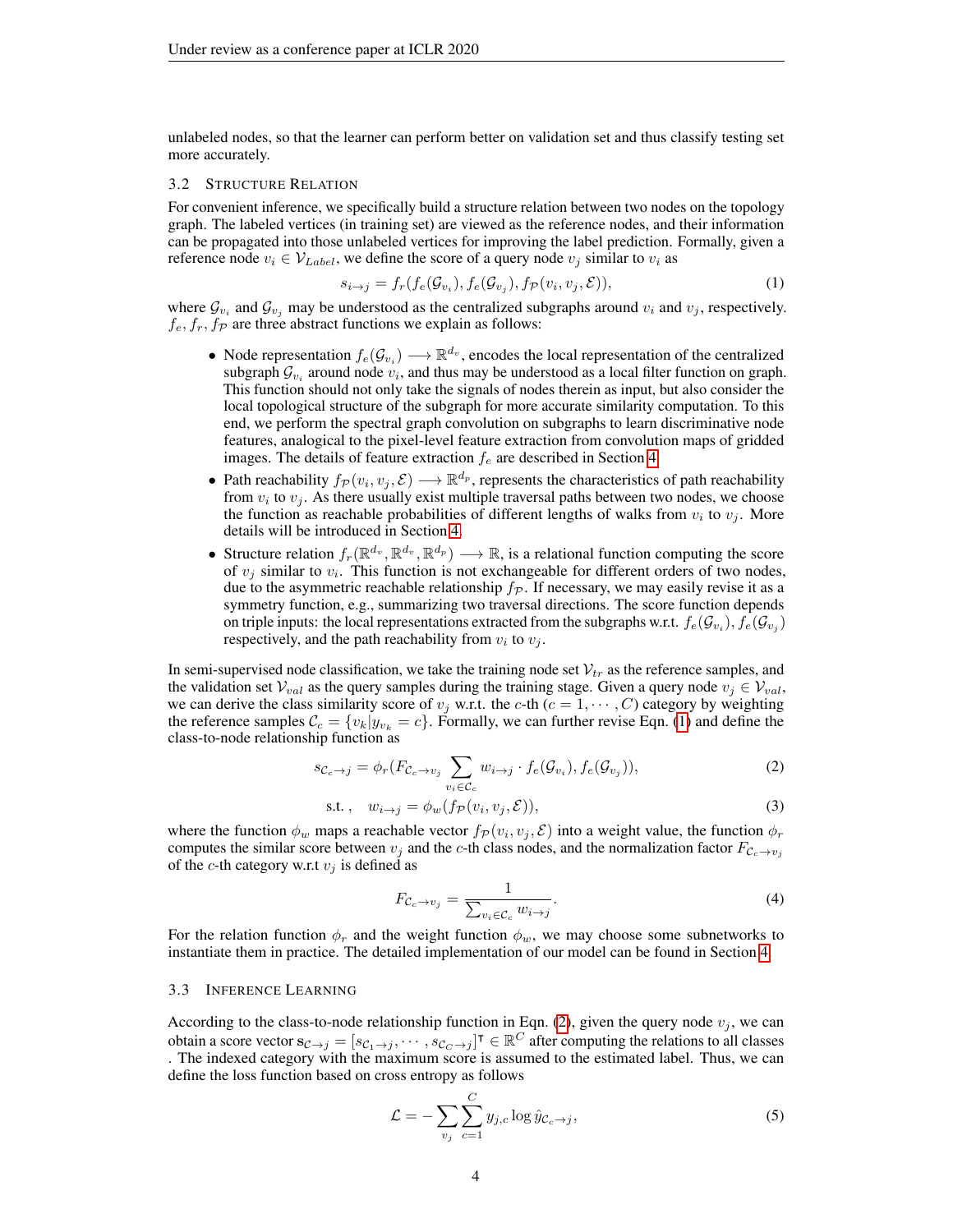where  $y_{i,c}$  is a binary indicator (i.e., 0 or 1) of class label c for the node  $v_j$ , and the softmax operation is imposed on  $s_{\mathcal{C}_c\to j}$ , i.e.,  $\hat{y}_{\mathcal{C}_c\to j} = \exp(s_{\mathcal{C}_c\to j})/\sum_{k=1}^C \exp(s_{\mathcal{C}_k\to j})$ . Other error functions may be chosen as the loss function, e.g., mean square error. In the general classification, the cross entropy loss is a standard one that performs well.

Given the training set  $V_{tr}$ , we expect the best performance can be obtained on the validate set  $V_{val}$ after optimizing the model on  $V_{tr}$ . Given a trained/pretrained model  $\Theta = \{f_e, \phi_w, \phi_r\}$ , we perform iteratively gradient updates on the training set  $V_{tr}$  to obtain the new model, formally,

<span id="page-4-1"></span>
$$
\Theta' = \Theta - \alpha \nabla_{\Theta} \mathcal{L}_{tr}(\Theta),\tag{6}
$$

where  $\alpha$  is the update rate. Note that, in the computation of class scores, since the reference node and query node might be both from the training set  $V_{tr}$ , we set the computation weight  $w_{i\to j} = 0$  if  $i = j$  in Eqn. [\(3\)](#page-3-2). After several iterates of gradient descent on  $\mathcal{V}_{tr}$ , we expect a better performance on the validate set  $V_{val}$ , i.e.,  $\min_{\Theta} \mathcal{L}_{val}(\Theta')$ . Thus, we can perform the gradient update as follows

$$
\Theta = \Theta - \beta \nabla_{\Theta} \mathcal{L}_{val}(\Theta'),\tag{7}
$$

where  $\beta$  is the learning rate of meta optimization [Finn et al.](#page-9-8) [\(2017\)](#page-9-8).

During the training process, we may perform the batch sampling from training nodes and validate nodes, instead of taking all one time. In the testing stage, we may take all training nodes and perform the model update according to Eqn. [\(6\)](#page-4-1) like the training process. The updated model is used as the final model and is then fed into Eqn. [\(2\)](#page-3-1) to infer class labels for the query nodes.

#### <span id="page-4-0"></span>4 MODULES

In this section, we instantiate each modules (i.e., functions) of the aforementioned structure relation. The implementation details can be found in the following.

**Node Representation**  $f_e(\mathcal{G}_{v_i})$ : The local representation at the vertex  $v_i$  can be extracted by performing the graph convolution operation on the subgraph  $\mathcal{G}_{v_i}$ . Similar to gridded images/videos, on which local convolution kernels are defined as multiple lattices with various receptive fields, the spectral graph convolution is used to encode the local representations of input graph in our work.

Given a graph sample  $G = \{V, E, X\}$ , the normalized graph Laplacian matrix is  $\mathbf{L} = \mathbf{I}_n$  –  $\mathcal{D}^{-1/2} \mathcal{E} \mathcal{D}^{-1/2} = \mathbf{U} \Lambda \mathbf{U}^T$ , with a diagonal matrix of its eigenvalues  $\Lambda$ . The spectral graph convolutions can be defined as the multiplication of the signal X with a filter  $g_{\theta}(\Lambda) = \text{diag}(\theta)$  parametrized by  $\theta$  in the Fourier domain: conv $(\mathcal{X}) = g_{\theta}(\mathbf{L}) * \mathcal{X} = \mathbf{U} g_{\theta}(\Lambda) \mathbf{U}^T \mathcal{X}$ , where the parameter  $\theta \in \mathbb{R}^n$ is a vector of Fourier coefficients. To reduce the computation complexity and obtain the local information, we use an approximate local filter of the Chebyshev polynomial [Defferrard et al.](#page-9-7) [\(2016\)](#page-9-7),  $g_{\theta}(\Lambda) = \sum_{k=0}^{K-1} \theta_k T_k(\hat{\Lambda})$ , where the parameter  $\theta \in \mathbb{R}^K$  is a vector of Chebyshev coefficients and  $T_k(\hat{\Lambda}) \in \mathbb{R}^{n \times n}$  is the Chebyshev polynomial of order k evaluated at  $\hat{\Lambda} = 2\Lambda/\lambda_{max} - \mathbf{I}_n$ , a diagonal matrix of scaled eigenvalues. The graph filtering operation can then be expressed as  $g_{\theta}(\Lambda) * \mathcal{X} = \sum_{k=0}^{K-1} \theta_k T_k(\hat{\mathbf{L}}) \mathcal{X}$ , where  $T_k(\hat{\mathbf{L}}) \in \mathbb{R}^{n \times n}$  is the Chebyshev polynomial of order k evaluated at the scaled Laplacian  $\hat{\mathbf{L}} = 2\mathbf{L}/\lambda_{max} - \mathbf{I}_n$ . Further, we can construct multi-scale receptive fields for each vertex based on the Laplacian matrix L, where each receptive field records hopping neighborhood relationships around the reference vertex  $v_i$ , and forms a local centralized subgraph.

**Path Reachability**  $f_{\mathcal{P}}(v_i, v_j, \mathcal{E})$ : Here we compute the probabilities of paths from vertex *i* to vertex j by employing random walk on graph, which refers to traversing the graph from  $v_i$  to  $v_j$  according to the probability matrix P. For the input graph data  $G$  with n vertices, the random-walk transition matrix can be defined as  $P = \mathcal{D}^{-1}\mathcal{E}$ , where  $\mathcal{D} \in \mathbb{R}^{n \times n}$  is the diagonal degree matrix with  $\mathcal{D}_{ii} = \sum_i \mathcal{E}_{ij}$ . That is to say, each element  $P_{ij}$  is the probability of going from vertex i to vertex j in one step.

The sequence of nodes from vertex  $i$  to vertex  $j$  is a random walk on the graph, which can be modeled as a classical Markov chain by considering the set of graph vertices. To represent this formulation, we show that  $P_{ij}^t$  is the probability of getting from vertex  $v_i$  to vertex  $v_j$  in t steps. This fact is easily exhibited by considering a t-step path from vertex  $v_i$  to vertex  $v_j$  as first taking a single step to some vertex h, and then taking  $t - 1$  steps to  $v_j$ . The transition probability  $P^t$  in t steps can be formulated as

$$
P_{ij}^{t} = \begin{cases} P_{ij} & \text{if } t = 1\\ \sum_{h} P_{ih} P_{h,j}^{t-1} & \text{if } t > 1 \end{cases},
$$
 (8)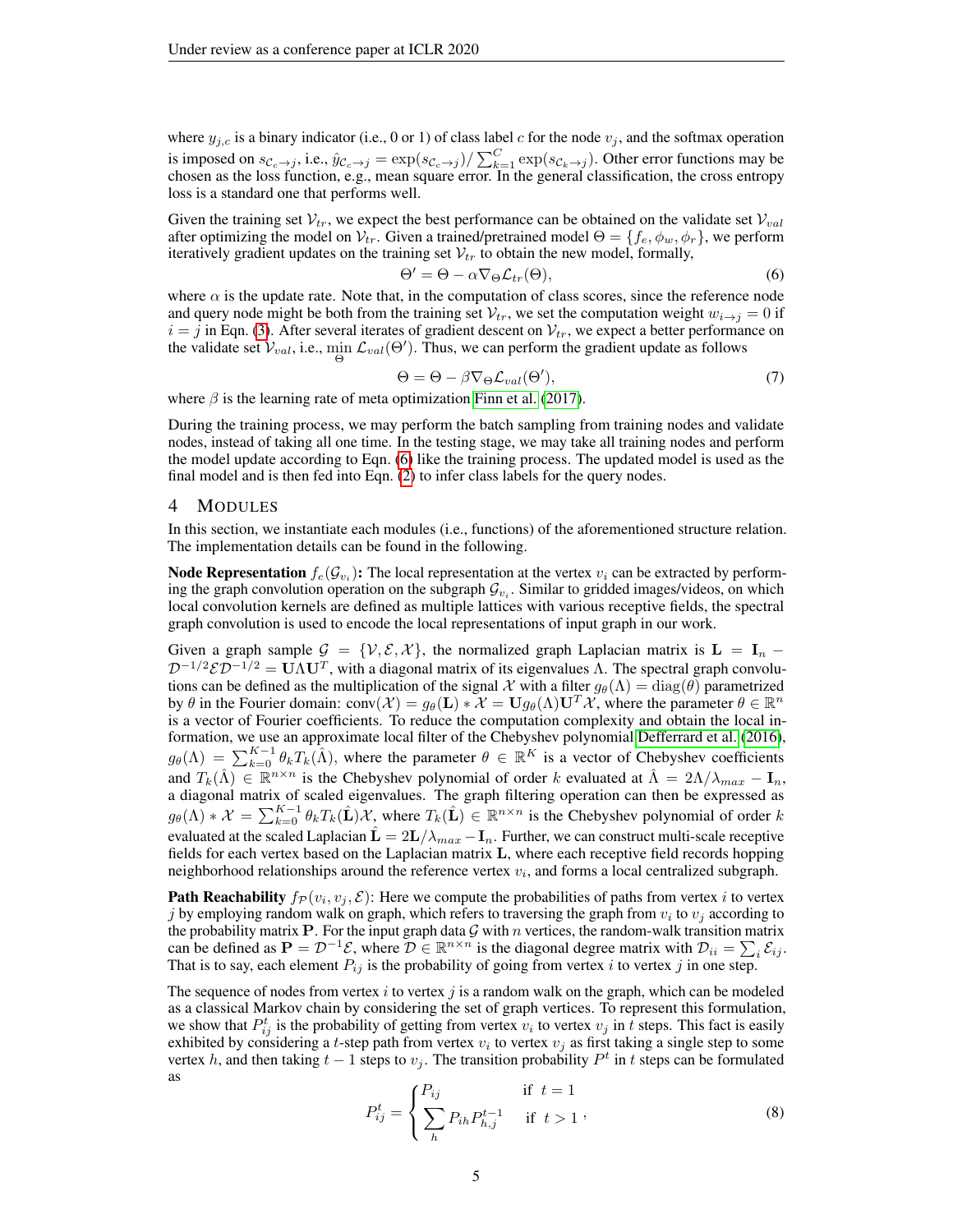| Datasets | <b>Nodes</b> | Edges   | Classes | Features | Lable rate |
|----------|--------------|---------|---------|----------|------------|
| Cora     | 2.708        | 5.429   |         | 1.433    | 0.052      |
| Citeseer | 3.327        | 4.732   |         | 3.703    | 0.036      |
| Pubmed   | 19.717       | 44.338  | 3       | 500      | 0.003      |
| NELL.    | 65.755       | 266,144 | 210     | 5.414    | 0.001      |

<span id="page-5-0"></span>Table 1: The properties (especially for the label rate) of various graph datasets for the semi-supervised classification task.

where each matrix entry  $P_{ij}^t$  denotes the probability that starting at vertex i and ending at vertex j in t steps. Finally, the node reachability from  $v_i$  to  $v_j$  can be formated as a  $d_p$ -dimension vector,

<span id="page-5-1"></span>
$$
f_{\mathcal{P}}(v_i, v_j, \mathcal{E}) = [P_{ij}, P_{ij}^2, \dots, P_{ij}^{d_p}],
$$
\n(9)

where  $d_p$  refers to the step length of the longest path from  $v_i$  to  $v_j$ .

**Class-to-Node Relationship**  $s_{C_c\to j}$ : To define the node relationship  $s_{i\to j}$  from  $v_i$  to  $v_j$ , we simultaneously consider the property of path reachability  $f_{\mathcal{P}}(v_i, v_j, \mathcal{E})$ , local representations  $f_e(\mathcal{G}_{v_i})$  and  $f_e(\mathcal{G}_{v_j})$  of nodes  $v_i, v_j$ . The function  $\phi_w(f_{\mathcal{P}}(v_i, v_j, \mathcal{E}))$  in Eqn. [\(3\)](#page-3-2), which is to map the reachable vector  $f_P(v_i, v_j, \mathcal{E}) \in \mathbb{R}^{d_p}$  into a weight value, can be implemented with two 16-dimensional fully connected layers in our experiments. The computed value  $w_{i\rightarrow j}$  can be further used to weight the local features at the node  $v_i, f_e(\mathcal{G}_{v_i}) \in \mathbb{R}^{d_v}$ . For obtaining the similar score between  $v_j$  and the c-th class nodes  $\mathcal{C}_c$  in Eqn. [\(2\)](#page-3-1), we perform a concatenation of two input features, where one refers to the weighted features of vertex  $v_i$ , another is the local features of vertex  $v_j$ . One fully connected layer (w.r.t.  $\phi_r$ ) with C-dimensions is finally adopted to obtain the relation regression score.

## 5 EXPERIMENTS

#### 5.1 EXPERIMENTAL SETTINGS

We evaluate our proposed GIL method on four citation network datasets: Cora, Citeseer and Pubmed [Sen et al.](#page-9-6) [\(2008\)](#page-9-6), and one knowledge graph NELL dataset [Carlson et al.](#page-9-19) [\(2010\)](#page-9-19). The statistical properties of graph data are summarized in Table [1.](#page-5-0) Followed the previous protocol in [Kipf](#page-9-3) [& Welling](#page-9-3) [\(2017\)](#page-9-3); [Zhuang & Ma](#page-10-8) [\(2018\)](#page-10-8), we split the graph data into training set, validation set, and testing set. Taking the graph convolution and pooling modules, we may alternately stack them into a multi-layer Graph convolution network. The GIL model consists of two graph convolution layers, each of which followed by a mean-pooling layer, a class-to-node relationship regression module and a final softmax layer. We have given the detailed configuration of the relationship regression module in the class-to-node relationship of Section [4.](#page-4-0) The parameter  $d_p$  in Eqn. [\(9\)](#page-5-1) is set to the mean length of between-node reachability paths in the input graph data. The channels of the 1-st and 2-nd convolutional layer are set to 128 and 256, respectively. The scale of respective filed is 2 in both convolutional layers. Dropout rate is set to 0.5 in the convolution and fully connected layers to avoid over-fitting, and the ReLU unit is leveraged as a nonlinear activation function. We pre-train our GIL model for 200 iterations with the training set, where its initial learning rate, decay factor and momentum are set to 0.05, 0.95 and 0.9, respectively. Here we train the GIL model using the stochastic gradient descent algorithm with the batch size of 100. We further improve the inference learning capability of GIL model for 1200 iterations with the validation set, where the meta-learning rates  $\alpha$  and  $\beta$  are set to 0.001.

### 5.2 COMPARISON WITH THE STATE-OF-THE-ARTS

We compare the GIL approach with several state-of-the-art methods [Monti et al.](#page-9-20)  $(2017)$ ; [Kipf &](#page-9-3) [Welling](#page-9-3) [\(2017\)](#page-9-3); [Zhou et al.](#page-10-1) [\(2004\)](#page-10-1); [Zhuang & Ma](#page-10-8) [\(2018\)](#page-10-8) over four graph datasets, including Cora, Citeseer, Pubmed and NELL. The classification accuracies for all methods are reported in Table [2.](#page-6-0) Our proposed GIL can significantly outperform these graph Laplacian regularized methods on four graph datasets, including Deep walk [Zhou et al.](#page-10-1) [\(2004\)](#page-10-1), modularity clustering [Brandes et al.](#page-8-1) [\(2008\)](#page-8-1), Gaussian fields [Zhu et al.](#page-10-2) [\(2003\)](#page-10-2), and graph embedding [Yang et al.](#page-10-3) [\(2016\)](#page-10-3) methods. For example, we can achieve much higher performance than the deepwalk method [Zhou et al.](#page-10-1) [\(2004\)](#page-10-1), e.g., 43.2% *vs* 74.1% on Citeseer dataset, 65.3% *vs* 83.1% on Pubmed dataset and 58.1% *vs* 78.9% on NELL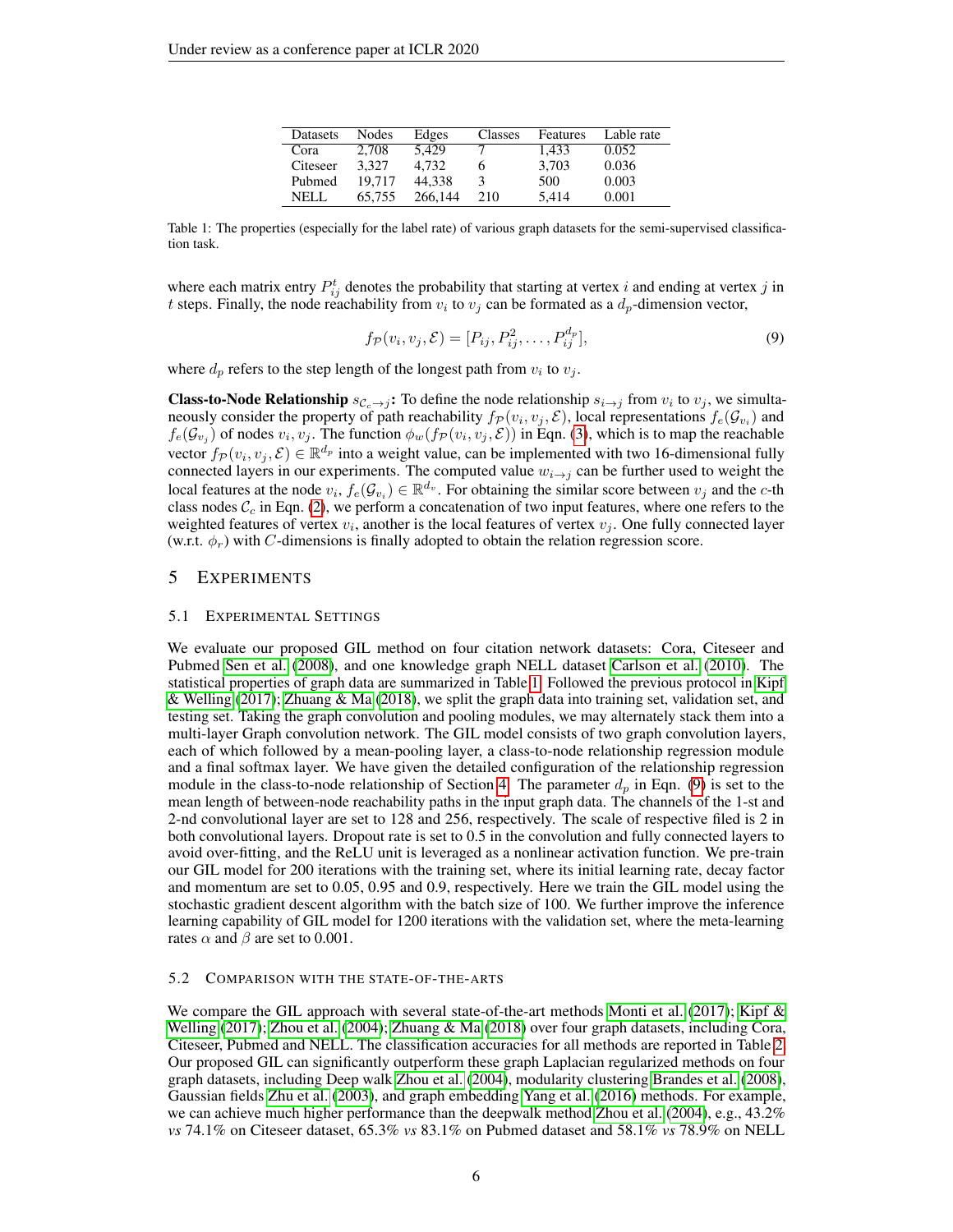<span id="page-6-0"></span>

| Methods                           | Cora | Citeseer | Pubmed | NELL |
|-----------------------------------|------|----------|--------|------|
| Clustering Brandes et al. (2008)  | 59.5 | 60.1     | 70.7   | 21.8 |
| DeepWalk Zhou et al. (2004)       | 67.2 | 43.2     | 65.3   | 58.1 |
| Gaussian Zhu et al. (2003)        | 68.0 | 45.3     | 63.0   | 26.5 |
| G-embedding Yang et al. (2016)    | 75.7 | 64.7     | 77.2   | 61.9 |
| DCNN Atwood & Towsley (2016)      | 76.8 |          | 73.0   |      |
| GCN Kipf & Welling (2017)         | 81.5 | 70.3     | 79.0   | 66.0 |
| MoNet Monti et al. (2017)         | 81.7 |          | 78.8   |      |
| N-GCN Abu-El-Haija et al. (2018)  | 83.0 | 72.2     | 79.5   |      |
| GAT Velickovic et al. (2018)      | 83.0 | 72.5     | 79.0   |      |
| AGNN Thekumparampil et al. (2018) | 83.1 | 71.7     | 79.9   |      |
| TAGCN Du et al. (2017)            | 83.3 | 72.5     | 79.0   |      |
| DGCN Zhuang $& Ma(2018)$          | 83.5 | 72.6     | 80.0   | 74.2 |
| Our GIL                           | 86.2 | 74.1     | 83.1   | 78.9 |

<span id="page-6-1"></span>Table 2: Performance comparisons of semi-supervised classification on Cora, Citeseer, and Pubmed graph datasets.

| Methods                   |                                                                | Acc. $(\%)$ |
|---------------------------|----------------------------------------------------------------|-------------|
| GCN Kipf & Welling (2017) | /w learning on $V_{tr}$                                        | 81.4        |
|                           | /w jointly learning on $V_{tr}$ & $V_{val}$                    | 84.0        |
| GIL.                      | /w learning on $V_{tr}$                                        | 83.3        |
|                           | /w meta-train $\mathcal{V}_{tr} \rightarrow \mathcal{V}_{val}$ | 86.2        |
|                           | /w $1$ conv. layer                                             | 84.5        |
| GIL+mean pooling          | /w 2 conv. layers                                              | 86.2        |
|                           | /w 3 conv. layers                                              | 85.4        |
|                           | /w max-pooling                                                 | 85.2        |
| GIL+2 conv. layers        | /w mean pooling                                                | 86.2        |

Table 3: Performance comparison of semi-supervised classification with several variants of our GIL and the classical GCN method when evaluating on Cora dataset.

dataset. We find that the graph embedding method [Yang et al.](#page-10-3) [\(2016\)](#page-10-3), which have considered both label information and graph structure during sampling, can obtain lower accuracies than our proposed GIL by 9.4% on Citeseer dataset and 10.5% on Cora dataset. This indicates that our GIL can optimize better structure relations and improve the network generality. We further compare our GIL with several existing deep graph embedding methods, including graph attention network [Velickovic](#page-10-7) [et al.](#page-10-7) [\(2018\)](#page-10-8), dual graph convolutional networks Zhuang  $\&$  Ma (2018), topology adaptive graph convolutional networks [Du et al.](#page-9-16) [\(2017\)](#page-9-16), Multi-scale graph convolution [Abu-El-Haija et al.](#page-8-3) [\(2018\)](#page-8-3), etc. For example, our GIL method achieves a very large gain, e.g., 86.2% *vs* 83.3% [Du et al.](#page-9-16) [\(2017\)](#page-9-16) on Cora dataset, 78.9% *vs* 66.0% [Kipf & Welling](#page-9-3) [\(2017\)](#page-9-3) on NELL dataset. We evaluate our proposed GIL method on a large graph dataset with a lower label rate, which can significantly outperform existing baselines on Pubmed dataset: 3.1% over DGCN [Zhuang & Ma](#page-10-8) [\(2018\)](#page-10-8), 4.1% over classic GCN [Kipf & Welling](#page-9-3) [\(2017\)](#page-9-3) and TAGCN [Du et al.](#page-9-16) [\(2017\)](#page-9-16), 3.2% over AGNN [Thekumparampil](#page-10-6) [et al.](#page-10-6) [\(2018\)](#page-10-6), and 3.6% over N-GCN [Abu-El-Haija et al.](#page-8-3) [\(2018\)](#page-8-3). It demonstrate that our GIL method performs very well on various graph datasets by building the graph inference learning process, where the limited label information and graph structure can be well employed in the predicted framework.

## 5.3 ALGORITHM ANALYSIS

Meta-optimization: As can be seen in Table [3,](#page-6-1) we report the classification accuracies of semisupervised classification with several variants of our GIL and the classical GCN method Kipf  $\&$ [Welling](#page-9-3) [\(2017\)](#page-9-3) when evaluating on Cora dataset. For analyzing the performance improvement of our GIL with the graph inference learning process, we report the classification accuracies of GCN Kipf  $\&$ [Welling](#page-9-3) [\(2017\)](#page-9-3) and our GIL on Cora dataset under two different situations, including "only learning with training set  $V_{tr}$ " and "with jointly learning on training set  $V_{tr}$  and validation set  $V_{val}$ ". "GCN /w jointly learning on  $V_{tr} \& V_{val}$ " achieves a better result than "GCN /w learning on  $V_{tr}$ " by 3.6%, which demonstrates that the network performance can be improved by employing validation samples. When using structure relation, "GIL /w learning on  $V_{tr}$ " obtains an improvement of 1.9% (over "GCN /w learning on  $V_{tr}$ "), which can be attributed to the building connection of nodes. The meta-optimization strategy ("GIL /w meta-train from  $V_{tr} \rightarrow V_{val}$ " vs "GIL /w learning on  $V_{tr}$ ") has a gain of 2.9%, which indicates a good inference capability can be learnt through meta-optimization.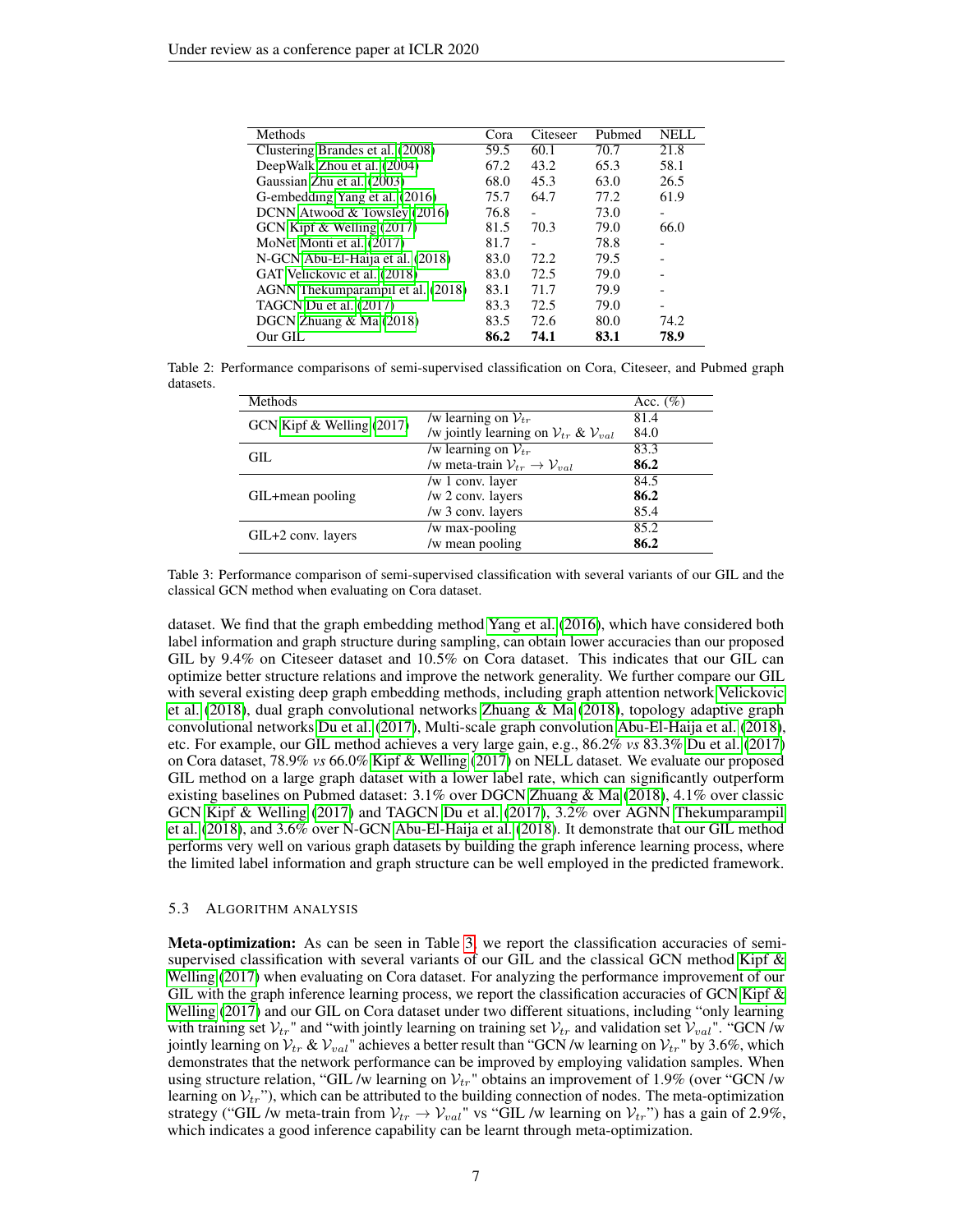<span id="page-7-0"></span>

within different between-node steps on Cora dataset. rates on Pubmed dataset. The accuracy equals to the number of correctly classified nodes divided by all testing samples.



|          | 85.0% |    |    |                   |    |                        |    |
|----------|-------|----|----|-------------------|----|------------------------|----|
|          | 83.0% |    |    |                   |    |                        |    |
| Accuracy | 81.0% |    |    |                   |    |                        |    |
|          | 79.0% |    |    |                   |    | -GCN<br>$-H-GIL(ours)$ |    |
|          | 77.0% | 1x | 2x | 3x<br>Label rates | 4x | 5x                     | 6x |

Figure 2: Performance comparisons of our GIL *vs* GCN Figure 3: Performance comparisons with different label

|  | $\mathcal{D}$ | $Acc.(\%)$ |
|--|---------------|------------|
|  |               | 56.0       |
|  |               | 81.5       |
|  |               | 85.0       |
|  |               | 86.2       |

<span id="page-7-1"></span>Figure 4: Classification errors of different iterations on the validation set of Cora dataset.

<span id="page-7-2"></span>Table 4: Performance comparisons with different modules on Cora dataset, where  $f_e$ ,  $f_{\mathcal{P}}$  and  $f_r$ denote node representation, path reachability and structure relation, respectively.

Network settings: We explore the effectiveness of our proposed GIL with the same mean pooling mechanism, but with different number of convolutional layers, i.e., "GIL + mean pooling" with one, two and three convolutional layers, respectively. As can be seen in Table [3,](#page-6-1) the GIL with two convolutional layers can obtain a better performance on Cora data than other two network settings (i.e., GIL with one or three convolutional layers). For example, the performance of 'GIL /w 1 conv. layer + mean pooling" is slightly decreased by 1.7% over "GIL /w 2 conv. layers + mean pooling" on Cora dataset. Furthermore, we report the classification results of our proposed GIL by using mean and max-pooling mechanisms, respectively. The GIL with mean pooling (i.e., "GIL /w 2 conv layers + mean pooling") can get a better result than GIL method with max-pooling method (i.e., "GIL /w 2 conv layers + max-pooling"), e.g., 86.2% vs 85.2% on Cora graph dataset. The reason may be that the graph network with two convolutional layers and the mean pooling mechanism can obtain the optimal graph embeddings, but when increasing the network layers, more parameters of graph model need to be optimized which may lead to the over-fitting problem.

Influence of different between-node steps: We compare the classification performance within different between-node steps for our GIL and GCN [Kipf & Welling](#page-9-3) [\(2017\)](#page-9-3), as illustrated in Fig. [2.](#page-7-0) The length of between-node steps can be computed with the shortest path between reference nodes and query nodes. When the step between nodes is smaller, both GIL and GCN methods can predict the category information for a small part of unlabeled nodes in the testing set. The reason may be that the node category information may be disturbed by its nearest neighbor nodes with different labels and less nodes are within 1 or 2 steps in the testing set. The GIL and GCN methods can infer the category information for a part of unlabeled nodes by adopting node attributes, when two nodes are not connected in the graph (i.e., step= $\infty$ ). With increasing the length of reachability path, the inference capacity of the GIL method would become difficult and more graph structure information may be employed in the predicted process. The GIL can outperform the classic GCN by analyzing the accuracies within different between-node steps, which indicates that our GIL has a better reference capability than GCN by using the meta-optimization from training nodes to validation nodes.

Influence of Different label rates: We also explore the performance comparisons of GIL method with different label rates, and the detailed results on Pubmed dataset can be shown in Fig. [3.](#page-7-0) When label rates increase by multiplication, the performances of GIL and GCN are improved, but the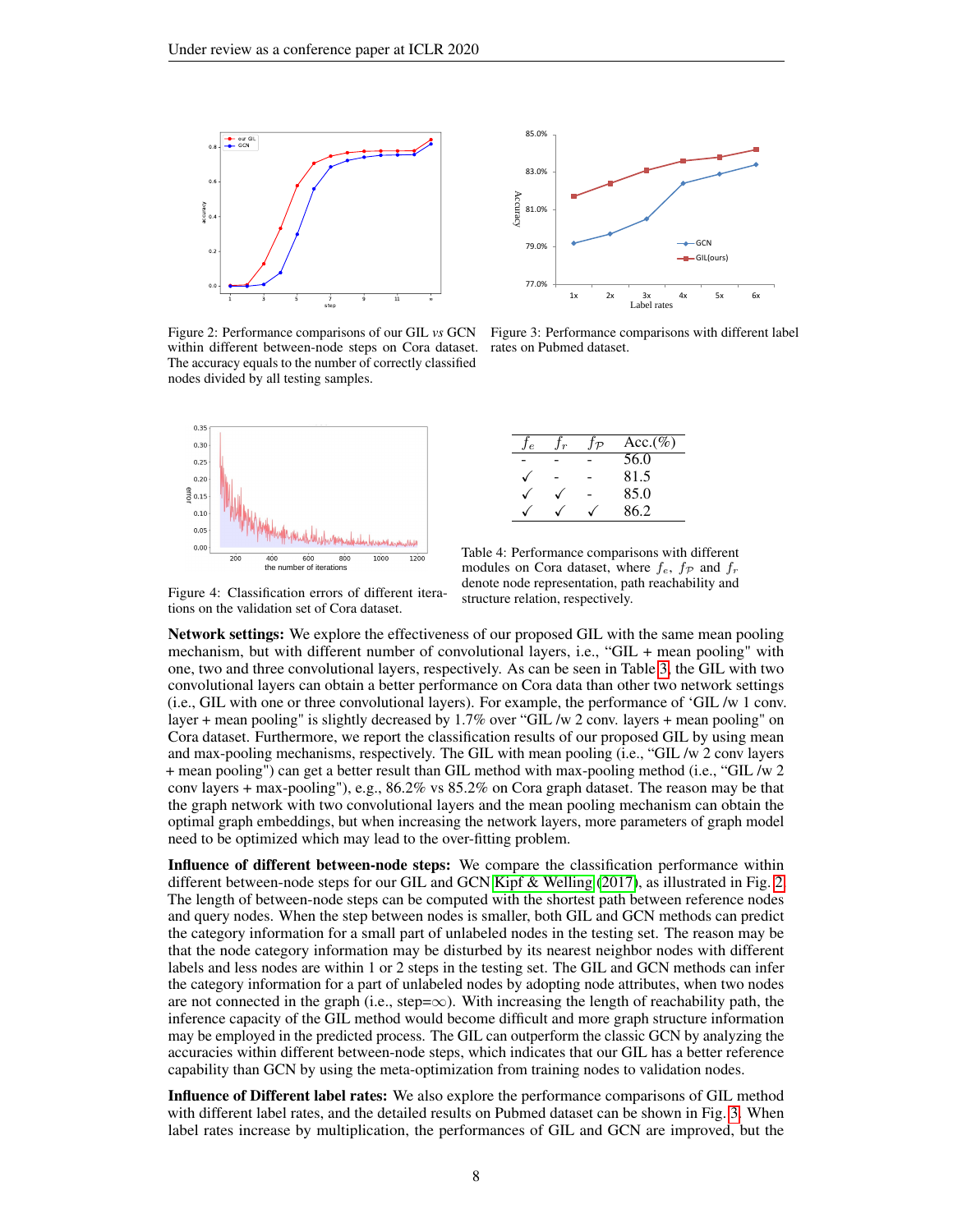relative gain becomes narrow. The reason is that, the reachable path lengths between unlabeled nodes and labeled nodes will be reduced with the increase of labeled nodes, which will weaken the effect of inference learning. In the extreme case, labels of unlabeled nodes could be determined by those neighbors with the  $1 \sim 2$  step reachability. In summary, our proposed GIL method prefers small ratio labeled nodes in the semi-supervised node classification task.

Inference learning process: Classification errors of different epochs on the validation set of Cora dataset can be illustrated in Fig. [4.](#page-7-1) Classification errors are rapidly decreasing as the number of iteration increases from the beginning to 400 iterations, while they are with a slow descent from 400 iterations to 1200 iterations. It demonstrates that the learned knowledge from the training samples can be transferred for inferring node category information from these reference labeled nodes. The performance of semi-supervised classification can be further increased by improving the generalized capability of Graph CNN model.

**Module analysis:** We evaluate the effectiveness of different modules in our GIL framework, including node representation  $f_e$ , path reachability  $f_p$  and structure relation  $f_r$ . Note that the last one  $f_r$  defines on the former two ones, thus we consider the cases in Table [4](#page-7-2) by adding modules. When no using all modules, only original attributes of nodes are used to predict labels. The case of only using  $f_e$ belongs to the GCN method, which can achieve 81.5% on Cora dataset. The large gain of using the relation module  $f_r$  (i.e., from 81.5% to 85.0%) may be contributed to the ability of inference learning on attributes as well as local topology structures which are implicitly encoded in  $f_e$ . The path information  $f_p$  can further boost the performance by 1.2%, e.g., 86.2% *vs* 85.0%. It demonstrates that three different modules of our method can improve the graph inference learning capability.

Computation complexity: For the computation complexity of our proposed GIL, the cost mainly spends on the computation of node representation, between-node reachability and class-to-node relationship, which are about  $O((n_{tr}+n_{te})*e*d_{in}*d_{out}), O((n_{tr}+n_{te})*e*f)$  and  $O(n_{tr}*n_{te}d_{out}^2)$ .  $n_{tr}$  and  $n_{te}$  refer to the number of training and testing nodes,  $d_{in}$  and  $d_{out}$  denote the input and output dimension of node representation,  $e$  is about the average degree of graph node and  $P$  is the step length of node reachability. Compared with these classic Graph CNNs [Kipf & Welling](#page-9-3) [\(2017\)](#page-9-3), our GIL has a slightly higher cost due to an extra inference learning process, but can finish the testing process with several seconds for these benchmark sets.

## 6 CONCLUSION

In this work, we tackle the semi-supervised node classification problem with a graph inference learning method, which can better predict the categories of these unlabeled nodes in an end-to-end framework. We can build a structure relation for obtaining the connection of any two graph nodes, where node attributes, between-node paths and graph structure information can be encapsulated together. For better capturing the transferable knowledge, our method can further learn to transfer these mined knowledge from the training samples to validation set and finally improve the performance of predicting unlabeled nodes in the testing set. Extensive experimental results clearly demonstrate the effectiveness of our proposed GIL for solving the semi-supervised learning problem, even in the few-shot regime. In the future, we will extent the graph reasoning method to other graph-related tasks, such as graph generation and social network analysis.

#### **REFERENCES**

- <span id="page-8-3"></span>Sami Abu-El-Haija, Amol Kapoor, Bryan Perozzi, and Joonseok Lee. N-gcn: Multi-scale graph convolution for semi-supervised node classification. *arXiv preprint arXiv:1802.08888*, 2018.
- <span id="page-8-2"></span>James Atwood and Don Towsley. Diffusion-convolutional neural networks. In *NeurIPS*, pp. 1993– 2001, 2016.
- <span id="page-8-0"></span>Karsten M Borgwardt, Hans-Peter Kriegel, SVN Vishwanathan, and Nicol N Schraudolph. Graph kernels for disease outcome prediction from protein-protein interaction networks. *Pacific Symposium on Biocomputing Pacific Symposium on Biocomputing*, pp. 4–15, 2007.
- <span id="page-8-1"></span>Ulrik Brandes, Daniel Delling, Marco Gaertler, Robert Gorke, Martin Hoefer, Zoran Nikoloski, and Dorothea Wagner. On modularity clustering. *IEEE transactions on knowledge and data engineering*, 20(2):172–188, 2008.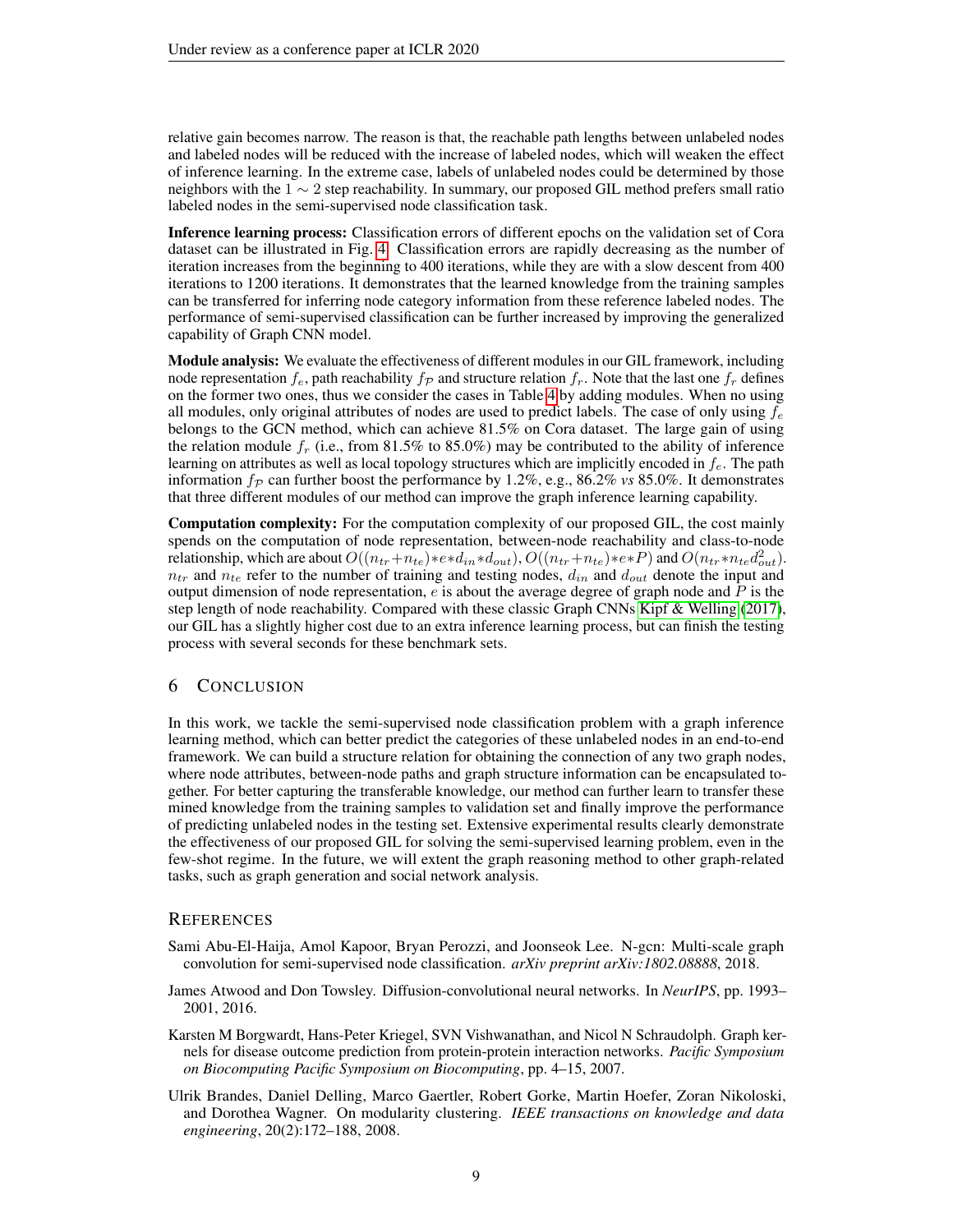- <span id="page-9-19"></span>Andrew Carlson, Justin Betteridge, Bryan Kisiel, Burr Settles, Estevam R. Hruschka Jr., and Tom M. Mitchell. Toward an architecture for never-ending language learning. In *AAAI*, 2010.
- <span id="page-9-7"></span>Michaël Defferrard, Xavier Bresson, and Pierre Vandergheynst. Convolutional neural networks on graphs with fast localized spectral filtering. In *NeurIPS*, pp. 3844–3852, 2016.
- <span id="page-9-16"></span>Jian Du, Shanghang Zhang, Guanhang Wu, José MF Moura, and Soummya Kar. Topology adaptive graph convolutional networks. *arXiv preprint arXiv:1710.10370*, 2017.
- <span id="page-9-8"></span>Chelsea Finn, Pieter Abbeel, and Sergey Levine. Model-agnostic meta-learning for fast adaptation of deep networks. In *ICML*, pp. 1126–1135, 2017.
- <span id="page-9-14"></span>Will Hamilton, Zhitao Ying, and Jure Leskovec. Inductive representation learning on large graphs. In *NeurIPS*, pp. 1025–1035, 2017.
- <span id="page-9-2"></span>Kaiming He, Xiangyu Zhang, Shaoqing Ren, and Jian Sun. Deep residual learning for image recognition. In *CVPR*, pp. 770–778, 2016.
- <span id="page-9-12"></span>Mikael Henaff, Joan Bruna, and Yann LeCun. Deep convolutional networks on graph-structured data. *arXiv preprint arXiv:1506.05163*, 2015.
- <span id="page-9-9"></span>Hisashi Kashima, Koji Tsuda, and Akihiro Inokuchi. Marginalized kernels between labeled graphs. In *ICML*, pp. 321–328, 2003.
- <span id="page-9-3"></span>Thomas N. Kipf and Max Welling. Semi-supervised classification with graph convolutional networks. In *ICLR*, 2017.
- <span id="page-9-13"></span>Yujia Li, Daniel Tarlow, Marc Brockschmidt, and Richard Zemel. Gated graph sequence neural networks. *ICLR*, 2016.
- <span id="page-9-15"></span>Zhiling Luo, Ling Liu, Jianwei Yin, Ying Li, and Zhaohui Wu. Deep learning of graphs with ngram convolutional neural networks. *IEEE Transactions on Knowledge and Data Engineering*, 29(10): 2125–2139, 2017.
- <span id="page-9-20"></span>Federico Monti, Davide Boscaini, Jonathan Masci, Emanuele Rodola, Jan Svoboda, and Michael M Bronstein. Geometric deep learning on graphs and manifolds using mixture model cnns. In *CVPR*, pp. 5115–5124, 2017.
- <span id="page-9-10"></span>Christopher Morris, Kristian Kersting, and Petra Mutzel. Glocalized weisfeiler-lehman graph kernels: Global-local feature maps of graphs. In *ICDM*, pp. 327–336. IEEE, 2017.
- <span id="page-9-4"></span>Mathias Niepert, Mohamed Ahmed, and Konstantin Kutzkov. Learning convolutional neural networks for graphs. In *ICML*, pp. 2014–2023, 2016.
- <span id="page-9-0"></span>Francesco Orsini, Daniele Baracchi, and Paolo Frasconi. Shift aggregate extract networks. *arXiv preprint arXiv:1703.05537*, 2017.
- <span id="page-9-1"></span>Lawrence Page, Sergey Brin, Rajeev Motwani, and Terry Winograd. The pagerank citation ranking: Bringing order to the web. Technical Report 1999-66, 1999.
- <span id="page-9-5"></span>Shirui Pan, Ruiqi Hu, Guodong Long, Jing Jiang, Lina Yao, and Chengqi Zhang. Adversarially regularized graph autoencoder for graph embedding. In *IJCAI*, pp. 2609–2615, 2018.
- <span id="page-9-17"></span>Sachin Ravi and Hugo Larochelle. Optimization as a model for few-shot learning. In *ICLR*, 2017.
- <span id="page-9-6"></span>Prithviraj Sen, Galileo Namata, Mustafa Bilgic, Lise Getoor, Brian Galligher, and Tina Eliassi-Rad. Collective classification in network data. *AI magazine*, 29(3):93–93, 2008.
- <span id="page-9-11"></span>Nino Shervashidze, SVN Vishwanathan, Tobias Petri, Kurt Mehlhorn, and Karsten Borgwardt. Efficient graphlet kernels for large graph comparison. In *Artificial Intelligence and Statistics*, pp. 488–495, 2009.
- <span id="page-9-18"></span>Flood Sung, Li Zhang, Tao Xiang, Timothy Hospedales, and Yongxin Yang. Learning to learn: Meta-critic networks for sample efficient learning. *arXiv preprint arXiv:1706.09529*, 2017.